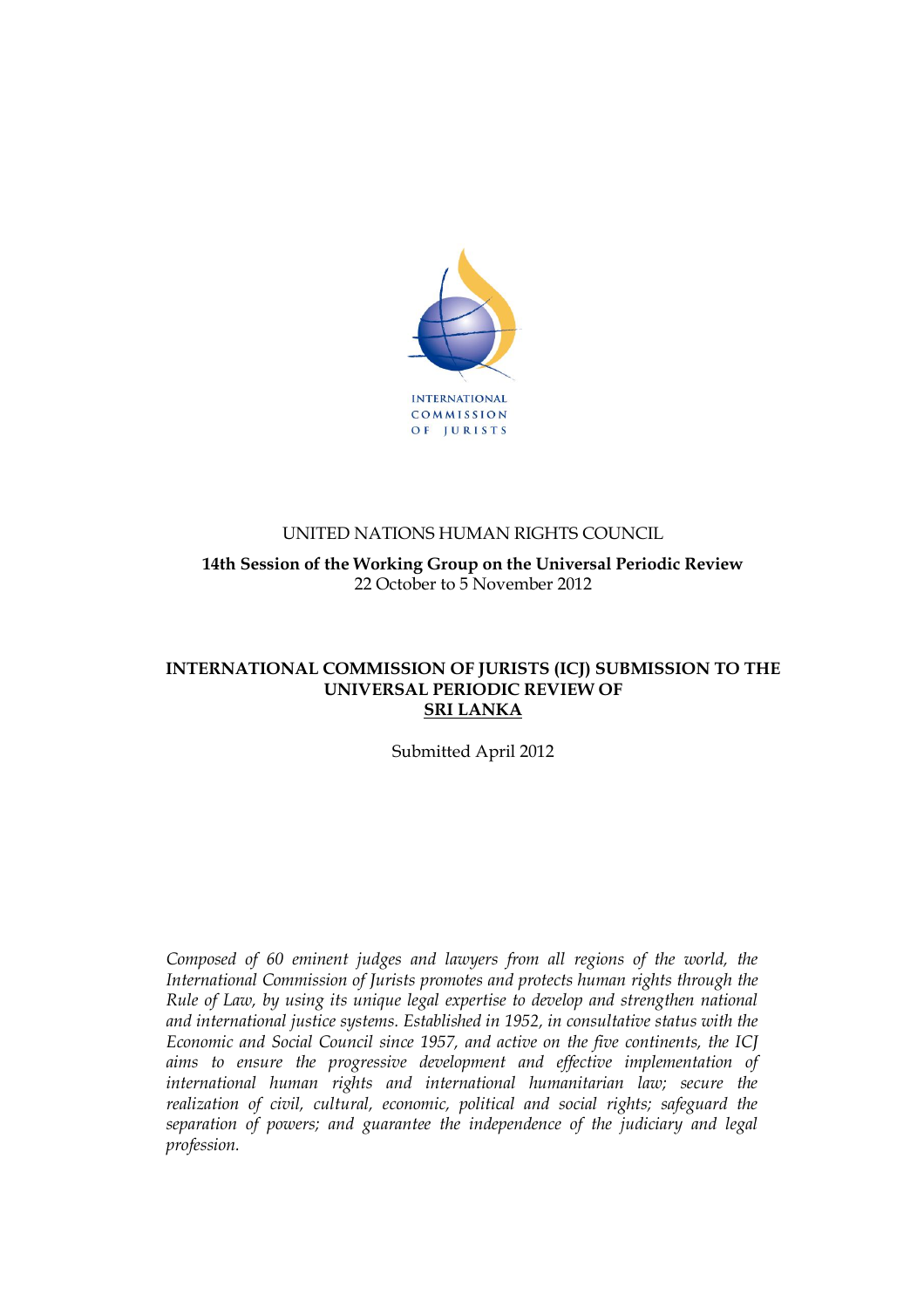P.O. Box, 91, Rue des Bains, 33, 1211 Geneva 8, Switzerland Tel: +41(0) 22 979 3800 – Fax: +41(0) 22 979 3801 – Website: http://www.icj.org - E-mail: info@icj.org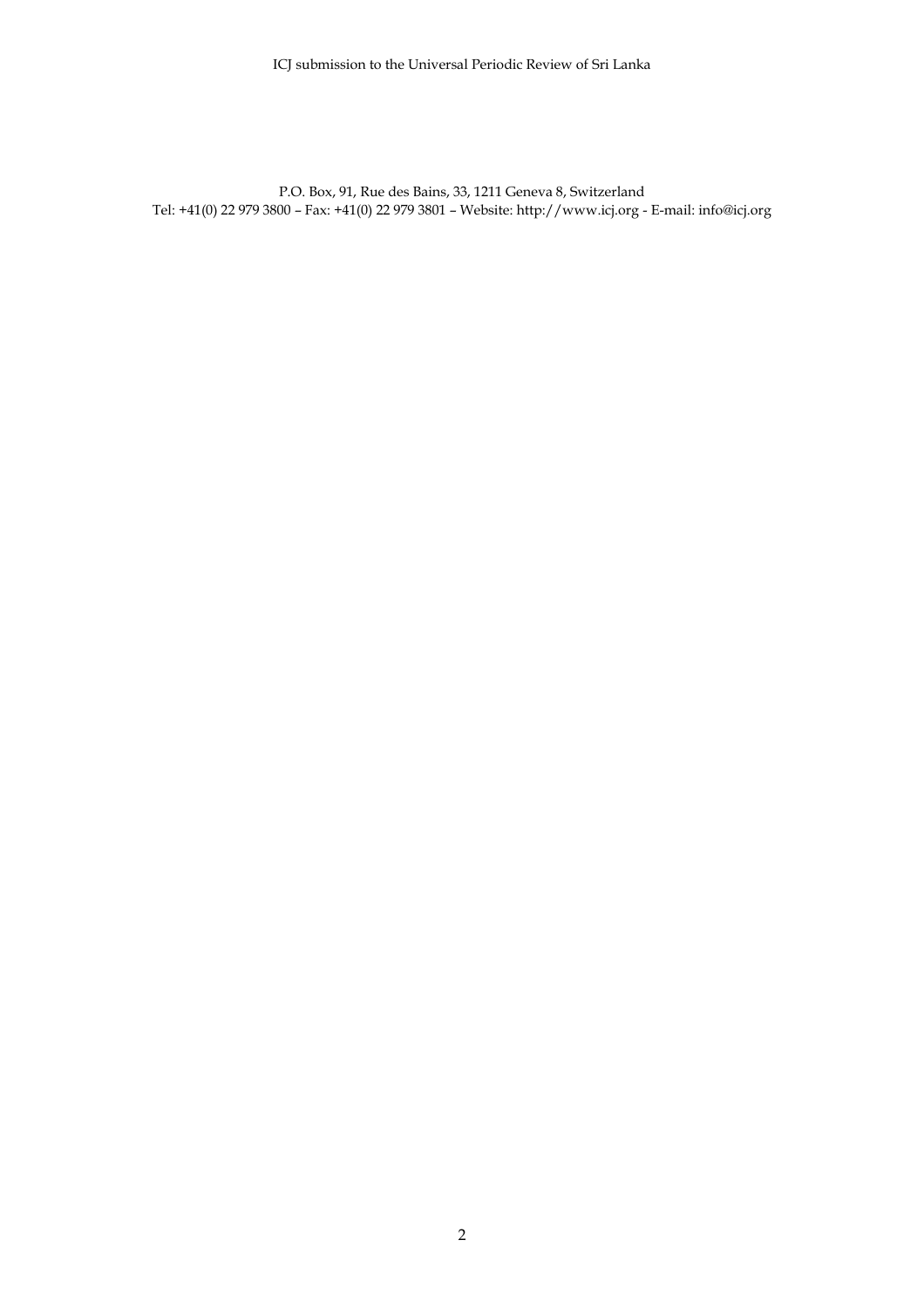# **ICJ submission to the Universal Periodic Review of Sri Lanka**

1. The International Commission of Jurists (ICJ) welcomes the opportunity to contribute to the Human Rights Council"s Universal Periodic Review (UPR) of Sri Lanka. In this submission, the ICJ brings to the attention of the Human Rights Council's Working Group on the UPR (Working Group) and to the Human Rights Council (Council) the need to address the ongoing and systemic impunity for serious human rights violations in Sri Lanka. This UPR submission will focus on six issues: (1) the failure of the LLRC and previous national commissions of inquiry to hold accountable those responsible for serious human rights violations; (2) the systemic barriers affecting the efficacy of the *habeas corpus* writ as legal remedy for arbitrary detention and enforced disappearance; (3) the ongoing detention of Sri Lankans in "rehabilitation camps" and the lack of any independent monitoring mechanism; (4) Sri Lanka"s failure to implement witness protection measures as recommended in its previous UPR; (5) Sri Lanka"s failure to properly incorporate the Convention Against Torture into domestic law as recommended in its previous UPR and in the Concluding Observations of the Committee Against Torture (UNCAT); and (6) international human rights mechanisms.

#### **ACCOUNTABILITY FOR SERIOUS HUMAN RIGHTS VIOLATIONS: COMMISSIONS OF INQUIRY AND THE LESSONS LEARNED RECONCILIATION COMMISSION**

2. National commissions of inquiry (NCOIs) have generally been used as a vehicle for impunity in Sri Lanka. Of the nine NCOIs formed between 1977 and 2006, few have yielded prosecutions and even fewer have yielded convictions. In the Sansoni Commission, no State authorities were prosecuted for the deaths of the nine civilians. <sup>1</sup> The Kokkadicholai Commission, which investigated Singhalese military officers for their alleged roles in the death of approximately 152 Tamil civilians in Batticaloa, recommended against civilian prosecutions. When the matter went before a military court, 17 of the 18 military officers were acquitted. <sup>2</sup> In the NCOIs on enforced disappearances between 1994 and 1998, thousands of cases were heard before the Commissions, yet a dismally low number of prosecutions were instigated based on the findings of the Commission. 3

3. Commissions of Inquiries in Sri Lanka have also continually disregarded international standards. It has not been uncommon for NCOIs to be given a limited mandate with insufficient funding. It's also not uncommon for Commissioners to have glaring conflicts of interest. In the Udalagama Commission, an International Independent Group of Eminent Persons (IIGEP) established to observe the COI, resigned in protest due to: (1) the lack of political will from the Government of Sri Lanka to support the Commission's mandate to search for the truth; (2) the conflict of interest in the proceedings with officers from the Attorney General playing an influential role in the Commission; (3) the lack of victim and witness protection measures; (4) the lack of financial independence in the Commission's operation; and (5) the lack of transparency - the final recommendations were never published and the Commission wound up prematurely in 2009.

4. Systemic weaknesses in the criminal justice system, including a lack of witness protection laws, inadequate command responsibility provisions and an absence of a crime of enforced disappearances also contribute to the overall ineffectiveness of Commissions of Inquiry. 4

5. The Lessons Learned Reconciliation Commission (LLRC) was set up to address the alleged human rights and humanitarian law violations occurring in the late stages of the war. The LLRC report contains some promising recommendations, including: (1) its acknowledgment that considerable civilian casualties had in fact occurred the last days of the war; (2) its recommendation that findings in the Udalagama Commission and previous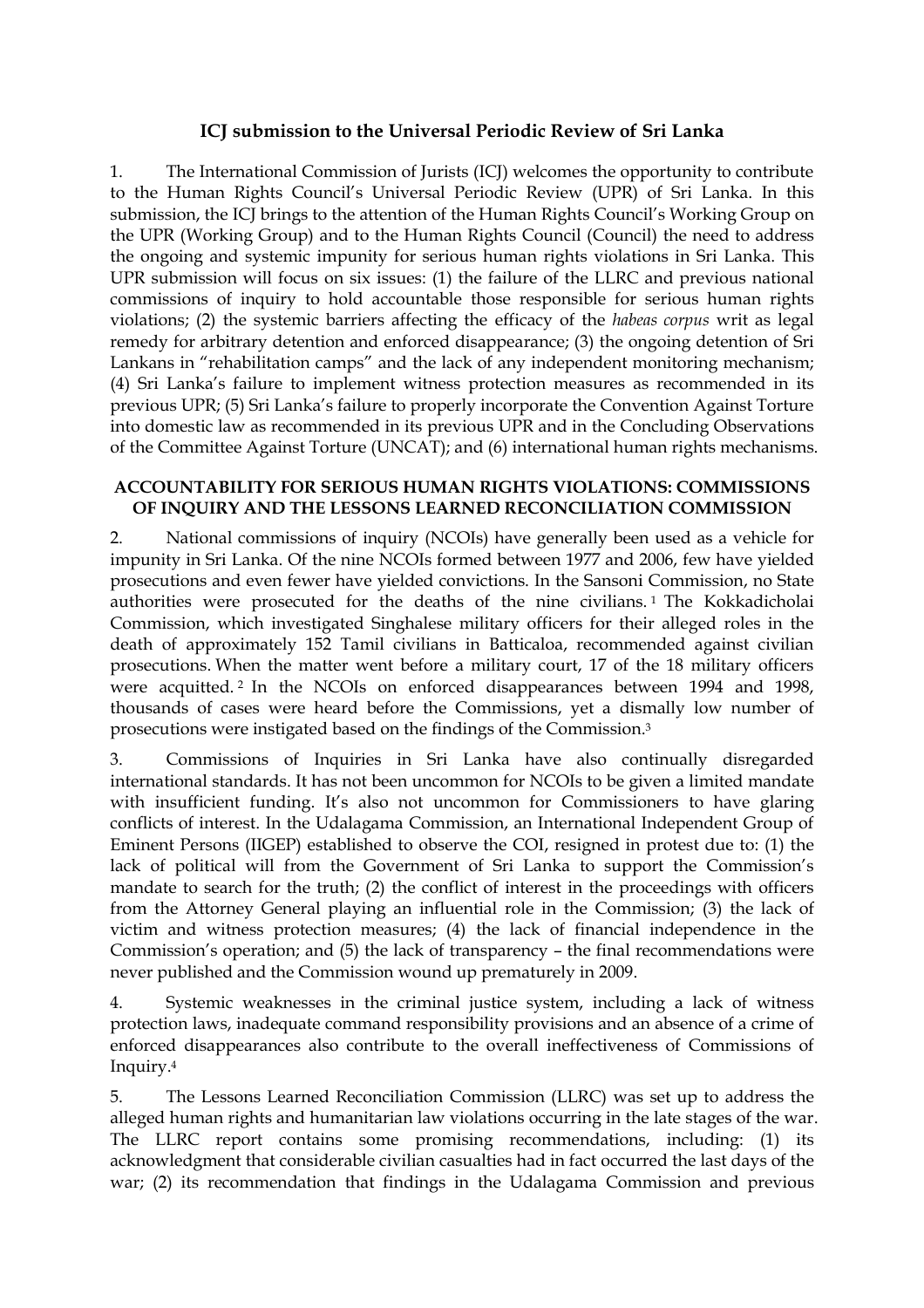NCOIs be implemented; (3) its call for the Government to consider a crime of enforced disappearance; and (4) its recommendation that Police be de-linked from the Department of National Defence. Despite this, the LLRC falls short of ensuring accountability in many respects. First, it does not properly explain or apply the principle of distinction under international humanitarian law.<sup>5</sup> Second, the composition of the LLRC does not reflect the ethnic or gender composition of Sri Lanka with a glaring underrepresentation of Tamils. Third, the conclusions of the LLRC are drawn from a small number of witnesses, accepting without question the testimony of many Government officials. Thousands of witnesses did not come forward due to the lack of witness protection as well as the LLRC"s restricted access to the final war zone areas. Fourth, at least three members of the LLRC have serious conflicts of interest that directly comprise their ability to function with independence and impartiality. <sup>6</sup> In the absence of an impartial and effective mechanism to investigate allegations, the cycle of impunity goes unbroken and perpetrators of serious human rights violations and violations of humanitarian law go unpunished.

6. The ICJ welcomes the resolution of the Human Rights Council on promoting reconciliation and accountability in Sri Lanka, in which the Government of Sri Lanka is called upon to implement the LLRC recommendations and take all necessary additional steps to fulfil its relevant legal obligations and commitment to initiate credible and independent actions to ensure justice, equity, accountability and reconciliation for all Sri Lankans.<sup>7</sup> The Government should in this regard rectify the deficiencies identified in the preceding paragraph and, in particular, undertake prompt, independent and effective investigations into allegations found credible by the UN Panel of Experts on Accountability in Sri Lanka.<sup>8</sup>

### **ACCOUNTABILITY FOR HUMAN RIGHTS VIOLATIONS: HABEAS CORPUS**

7. The first comprehensive study on the *habeas corpus* remedy in Sri Lanka was undertaken in 2011. After examining 880 judgments, the study concluded that the efficacy of the remedy is mired in dysfunction, a lack of political will, delays and Court backlogs, a disregard for witness protection and a manifest lack of sensitivity or concern for victims. The study found that it was not uncommon for the Court of Appeal to dismiss *habeas corpus* petitions on the basis of the word of counsel for the respondent (State authorities) without any other corroborating evidence. Of the 844 *habeas corpus* petitions examined, 676 cases were dismissed of which 390 were on the word of counsel for the State. <sup>9</sup> Also, the discretionary language of the Appellate Court"s jurisdiction in *habeas corpus* petitions has allowed the Court to dismiss applications on the grounds of late filing.<sup>10</sup> Furthermore, the Sri Lankan courts have at times insisted that the burden of proof in *habeas corpus* applications be placed on the petitioner who must show beyond a reasonable doubt that the victim has been arrested and taken into State custody. While it is standard practice to place the burden of proof on a petitioner, the standard of proof is generally a balance of probabilities. To impose the highest standard of proof, even if applied inconsistently, on a petitioner who is challenging the State and seeking justice for a serious human rights violation is an insurmountable barrier. It denies a victim access to justice and violates the right to an effective remedy under article 2 of the ICCPR.

### **ABSENCE OF WITNESS AND VICTIM PROTECTION MEASURES**

8. The absence of witness and victim protection measures significantly impacts victims and victims' families right to access justice and to an effective remedy. Petitioners in torture or ill-treatment cases are often forced into changing their testimony or dropping their case after being subjected to arbitrary detention, torture or ill-treatment. As noted above,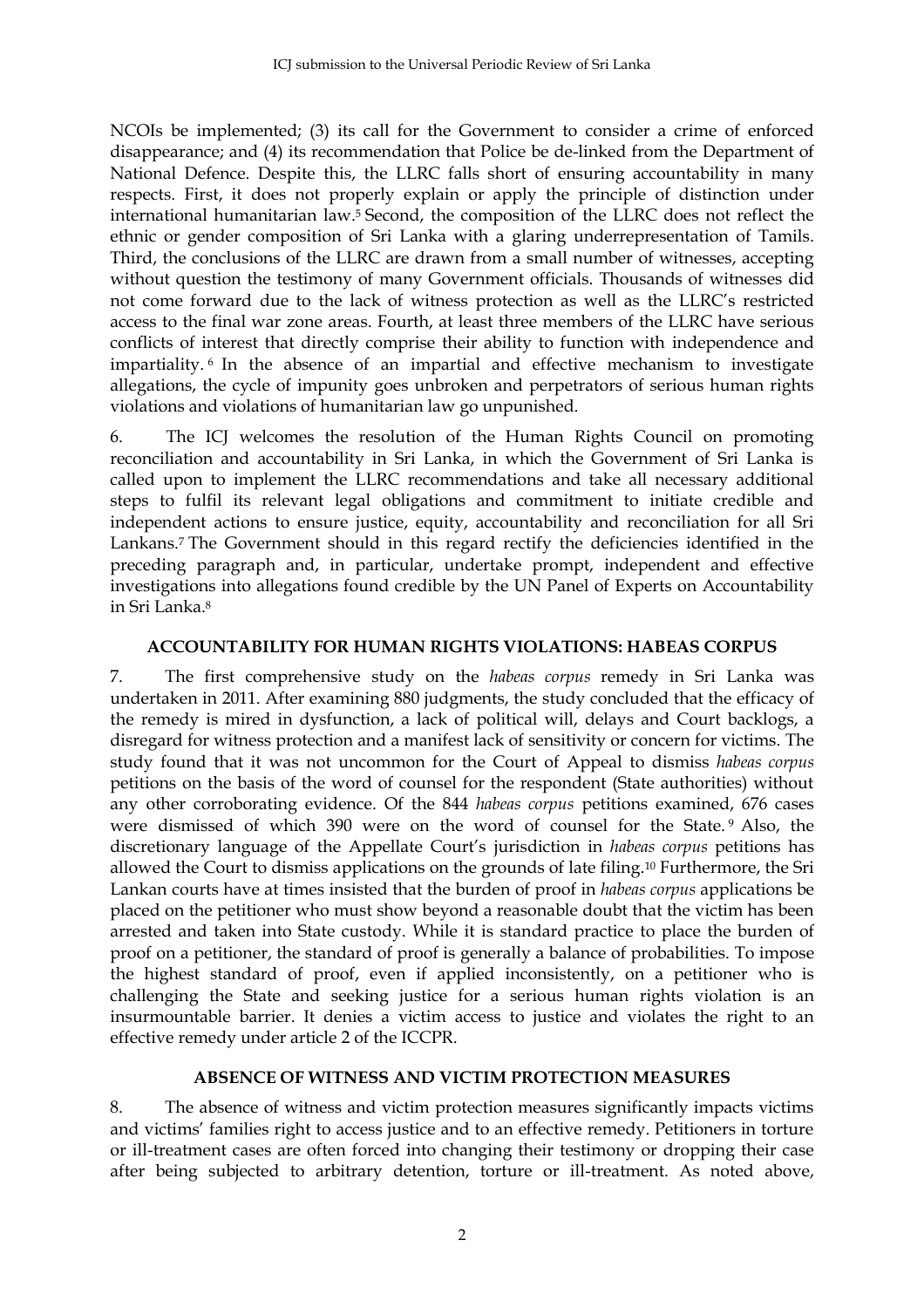thousands of witnesses refused to appear before the LLRC out of fear of repercussions from State authorities in the absence of any witness protection mechanisms. In the first UPR of Sri Lanka conducted in June 2008, Recommendation 28 recommended that Sri Lanka adopt measures to ensure the effective implementation of legislative guarantees and programmes for the protection of witnesses and victims. <sup>11</sup> The Sri Lankan delegation voluntarily committed to introducing a Witness and Victim Protection Bill in Parliament and to implement legislation to establish the necessary witness protection mechanisms.<sup>12</sup> A Witness Protection Bill was tabled before Sri Lankan Parliament in June 2008. Unfortunately, Parliament was prorogued in early 2010 before it was passed and the Bill dissolved.<sup>13</sup> The Minister of Justice recently promised at the 19th Session of the United Nations Human Rights Council to expedite the passing of a Witness Protection Bill.<sup>14</sup> Unfortunately, however, there has been no public consultation on the Bill and it is not clear whether the current proposed Bill cures the many defects of the initial 2010 Bill tabled before Parliament.<sup>15</sup>

### **CONVENTION AGAINST TORTURE OBLIGATIONS**

9. In the 2008 UPR of Sri Lanka, it was recommended that Sri Lanka ensure the full incorporation and implementation of international human rights instruments at the national level, specifically the ICCPR and the CAT.<sup>16</sup> The Committee Against Torture (UNCAT), in its November 2011 Concluding Observations on Sri Lanka, reiterated "its view that the definition of torture in section 12 of the 1994 Convention against Torture Act… does not… reflect the internationally agreed definition set out in the Convention". <sup>17</sup> The UNCAT reiterated the recommendation in its previous Concluding Observations that Sri Lanka should expand the definition of torture to include all acts of torture, including those that cause severe suffering. It also noted the absence of a provision to guarantee *non-refoulement* of asylum-seekers or refugees. Sri Lanka has yet to fully incorporate these recommendations.

# **REHABILITION CAMPS – NEED FOR INDEPENDENT MONITORING**

10. It is estimated that 12,000 individuals were arrested and detained in the final months of the civil conflict in May 2009.<sup>18</sup> By the end of July 2010, it was believed that 8,000 adults were still being held in at least a dozen "rehabilitation" centres on the basis of alleged links with the LTTE. Another 1,300 individuals, identified as "hard-core" LTTE members, were indicted on criminal charges and held in detention pending trial. Of those 1,300 persons, 700 were being held in a special detention centre in Omanthai. <sup>19</sup> The detainees in the "rehabilitation camps" do not have access to a lawyer or access to their families. The detainees do not have a right of *habeas corpus* or judicial review of the legality or conditions of their detention.

11. There is no independent monitoring body that has access to the rehabilitation centres. The International Committee for the Red Cross had access to the camps to the camps until early July 2009, however they were later denied access in 2010.<sup>20</sup> The recent enactment of the 18<sup>th</sup> amendment to the Sri Lanka Constitution, which places the appointment of the Human Rights Commissioner exclusively in the hands of the Head of State, significantly compromises the independence and impartiality of the Human Rights Commission of Sri Lanka as an independent monitoring mechanism. In its 2011 Concluding Observations, UNCAT noted with concern the absence of any independent monitoring mechanism for detention facilities.<sup>21</sup> In the absence of any independent monitoring mechanism, there is currently no reliable information on the number of persons still detained in "rehabilitation centres". Nor is there any reliable or credible information on the conditions and treatment of detainees in the "rehabilitation camps." The continued detention of persons without any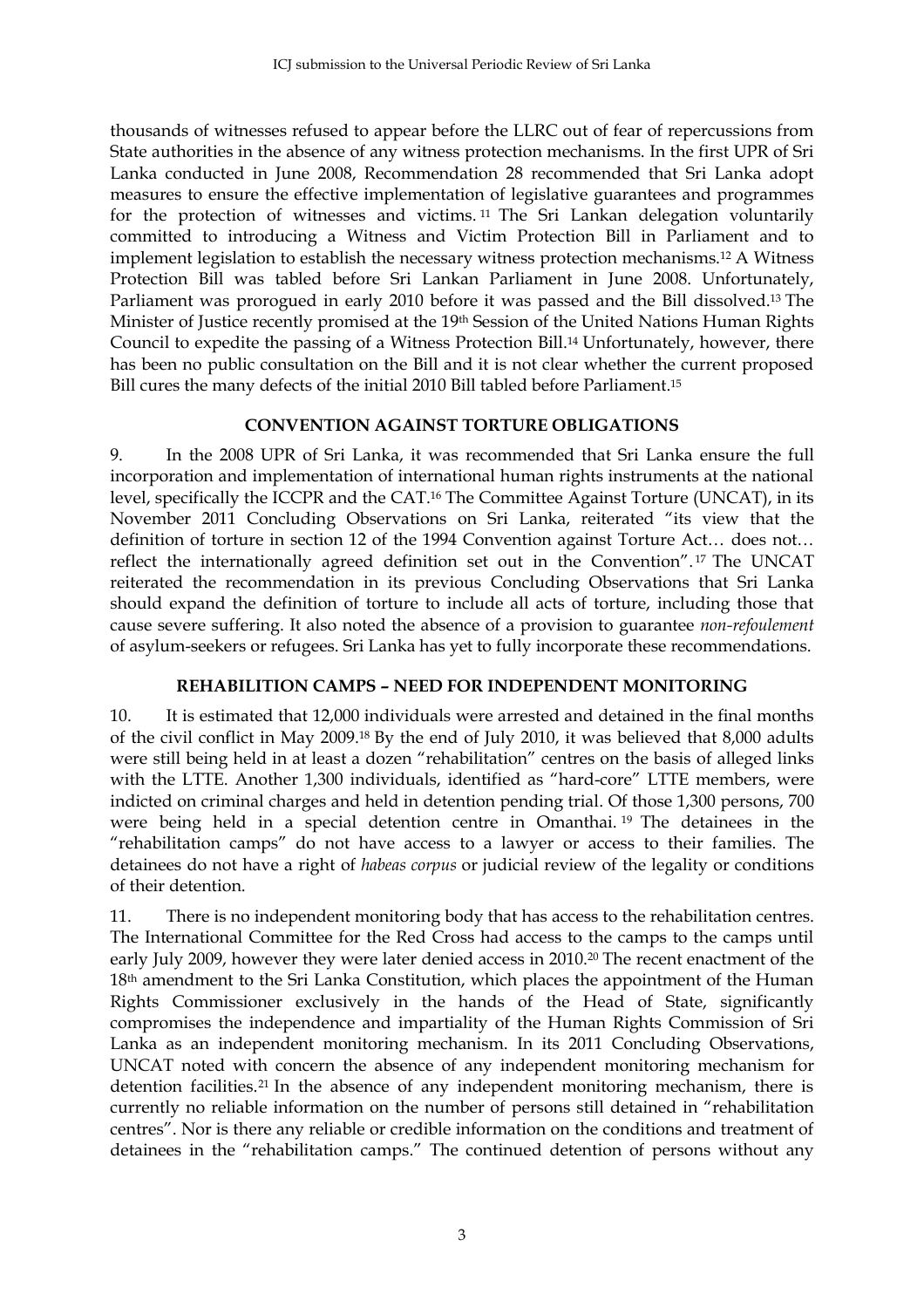criminal charge constitutes arbitrary detention and is a clear violation of article 9 of the ICCPR.

### **INTERNATIONAL HUMAN RIGHTS INSTRUMENTS AND MECHANISMS**

12. Sri Lanka is a party to several of the core human right treaties, but it is yet to ratify the ICRPD, <sup>22</sup> and to become a party to the ICPED, the Rome Statute, the Second OP to the ICCPR, the OP to ICESCR and the OP to CAT. 23

13. Despite Sri Lanka"s commitment to "continue to work towards the submission of its periodic reports to treaty bodies" when standing for election to the Human Rights Council in 2008, <sup>24</sup> Sri Lanka has failed to adhere to several reporting deadlines, namely: its fifth periodic report to the HRCttee<sup>25</sup> (due in 2007); its combined 10<sup>th</sup> and 11<sup>th</sup> periodic report, as well as its 12th and 13th reports, to the CERD<sup>26</sup> (due in 2003, 2005 and 2007); its second periodic report to the CMW27 (due in 2011); and its initial report to the CRC28 (due in 2008).<sup>29</sup>

11. Sri Lanka has not extended a standing invitation to Special Procedures, and is yet to respond to requests for visits to Sri Lanka by eight Special Procedure mechanisms, despite several reminders in many instances.30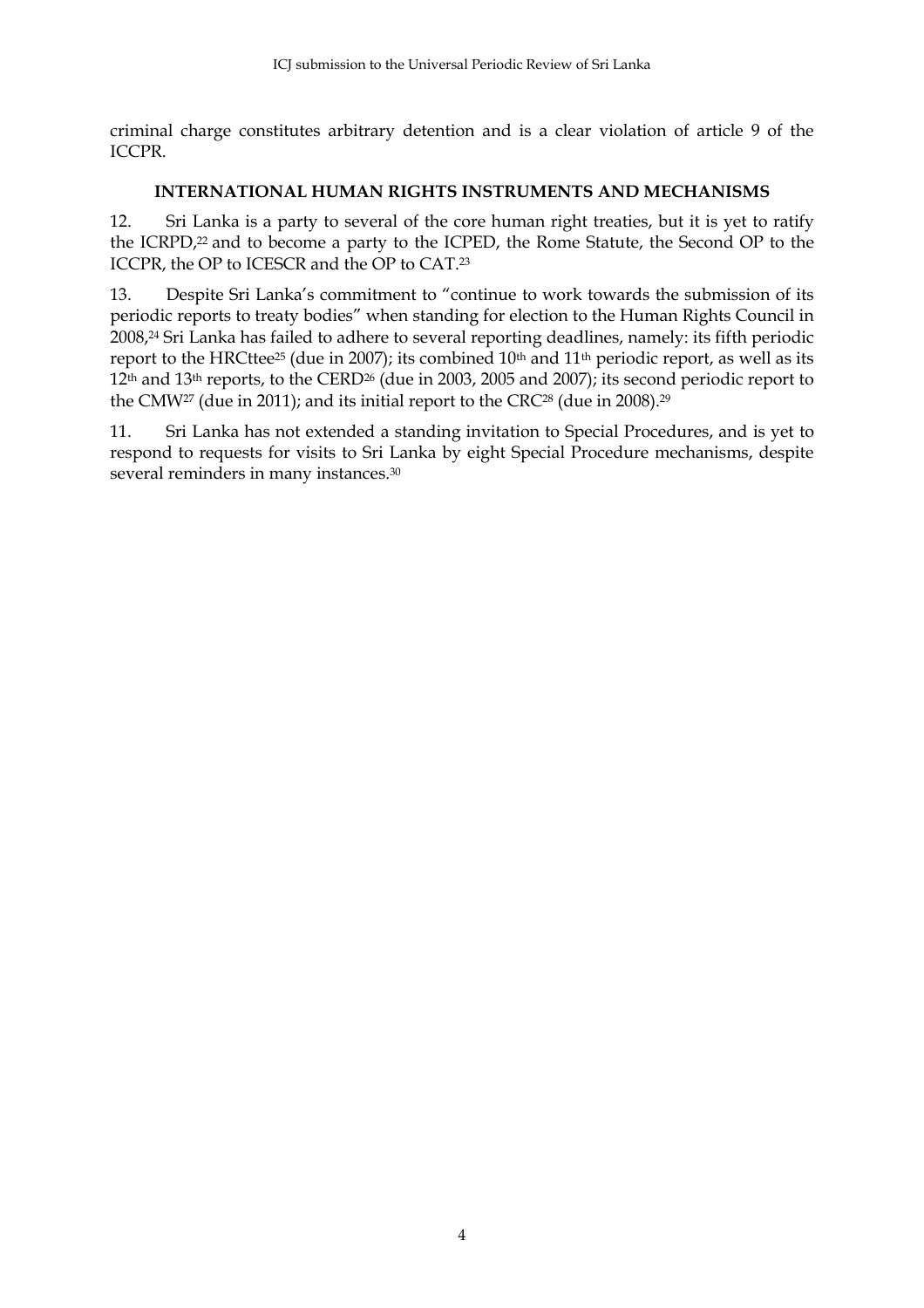#### **RECOMMENDATIONS**

### 12. The ICJ calls upon the Working Group and the Council to:

*Concerning National Commissions of Inquiry*

Calls upon the Sri Lankan Government:

- i). To publicly commit to the principles set out in the 2011 report of the Special Rapporteur on torture as well as the 2008 report of the Special Rapporteur on extrajudicial and summary executions prior to the establishment of any future NCOI; 31
- ii). To implement the recommendations of the Lessons Learned Reconciliation Commission and past Commissions of Inquiry;
- iii). To hold criminally accountable all persons who were responsible for the violations of human rights law and humanitarian law amounting to crimes under international law, including in relation to the attacks on civilians, in the final stages of the civil war, including allegations found credible by the UN Panel of Experts on Accountability in Sri Lanka;
- iv). To incorporate the offence of enforced disappearance into Sri Lankan law as a specific criminal offence, clearly distinguishable from related offences such as abduction, kidnapping and be punishable by appropriately severe penalties;

*Concerning the writ of Habeas Corpus*

Calls upon the Sri Lankan Government:

- v). To ensure that any delay in instituting proceedings is not treated as a bar to the granting of relief;
- vi). To enact *habeas corpus* legislation clarifying the applicable standard of proof imposed on the petitioner as "a balance of probabilities";
- vii). To ensure that where counsel for the State submits information that the victim (or petitioner) has been discharged, released, indicted or committed for rehabilitation, that such information is substantiated by material evidence placed before the court;

*Concerning witness protection:*

- viii). Calls upon the Sri Lankan Government to enact legislation and implement a mechanism to protect witnesses and victims;
- ix). Ensure that witness and victim protection legislation explicitly include protection and assistance to witnesses giving evidence or providing information before quasijudicial proceedings, such as Commissions of Inquiry;

*Concerning incorporation of the Convention Against Torture:*

- x). Amend section 12 of the Sri Lanka Convention against Torture Act to include the term "suffering" within the definition of torture;
- xi). Enact a *non-refoulement* provision within the Sri Lanka Convention against Torture Act that is in conformity with obligations under article 3 of the Convention against Torture;

*Concerning Rehabilitation Camps:*

- xii). Immediately provide access to a lawyer to all detained persons;
- xiii). Immediately provide all detained persons with the right to go before a Court of law to challenge the legality of their detention;
- xiv). Immediately release all persons who are being arbitrarily detained;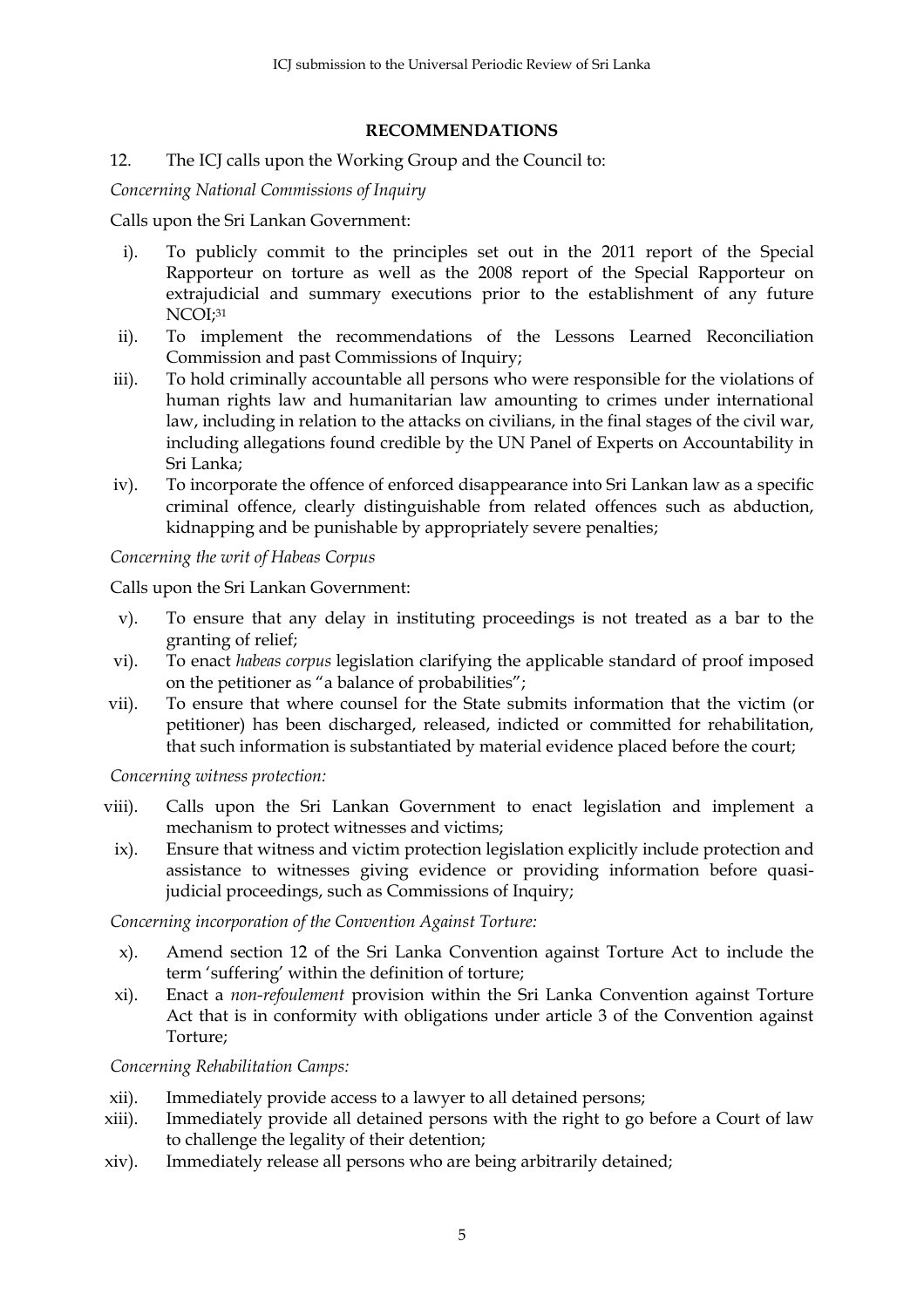- xv). Provide an effective legal remedy before a Court of law to all persons who have been wrongfully or illegally detained;
- xvi). Allow detained persons regular visits with their families;
- xvii). Make public the number of persons detained in rehabilitation camps and the location of the rehabilitation camps;
- xviii). Allow international independent monitoring bodies, such as the International Committee for the Red Cross, access to the rehabilitation camps;
	- xix). Comply with the Human Rights Commission of Sri Lanka Act No 21 of 1996, notifying the National Human Rights Commission of all detentions within 48 hours of the event;

*Concerning international instruments and mechanisms*

- xx). Become a party to the ICPED and ratify the ICRPD;
- xxi). Immediately sign, with a view to ratification, the Third Optional Protocol to the Convention on the Rights of the Child;
- xxii). Maintain the existing moratorium on executions, and take immediate steps toward abolition of the death penalty in law;
- xxiii). Provide without delay: its fifth periodic report to the HRCttee; its combined 10<sup>th</sup> and  $11<sup>th</sup>$ , and  $12<sup>th</sup>$  and  $13<sup>th</sup>$  periodic reports to CERD; its second periodic report to CMW; and its initial report to CRC under the framework of OP-CRC-SC;
- xxiv). Accept at the earliest opportunity the requests to undertake official missions in Sri Lanka by the Special Rapporteur on independence of judges and lawyers, the Special Rapporteur on torture, the Independent Expert on minority issues, the Working Group on enforced or involuntary disappearances, the Special Rapporteur on human rights defenders, the Special Rapporteur on freedom of expression, the Special Rapporteur on enforced, summary or arbitrary executions, and the Special Rapporteur on freedom of association and assembly; and extend to them all reasonable cooperation and assistance to facilitate timely and effective country missions;
- xxv). Issue a standing invitation to the Special Procedures;
- xxvi). Present to the Council, as soon as possible after adoption of the outcome document for the UPR of Sri Lanka, a national plan of action for the implementation of accepted recommendations and voluntary pledges and commitments; and
- xxvii). Present to the Council, two years after adoption of the outcome document, a midterm progress report on the status of implementation of recommendations and voluntary pledges and commitments.